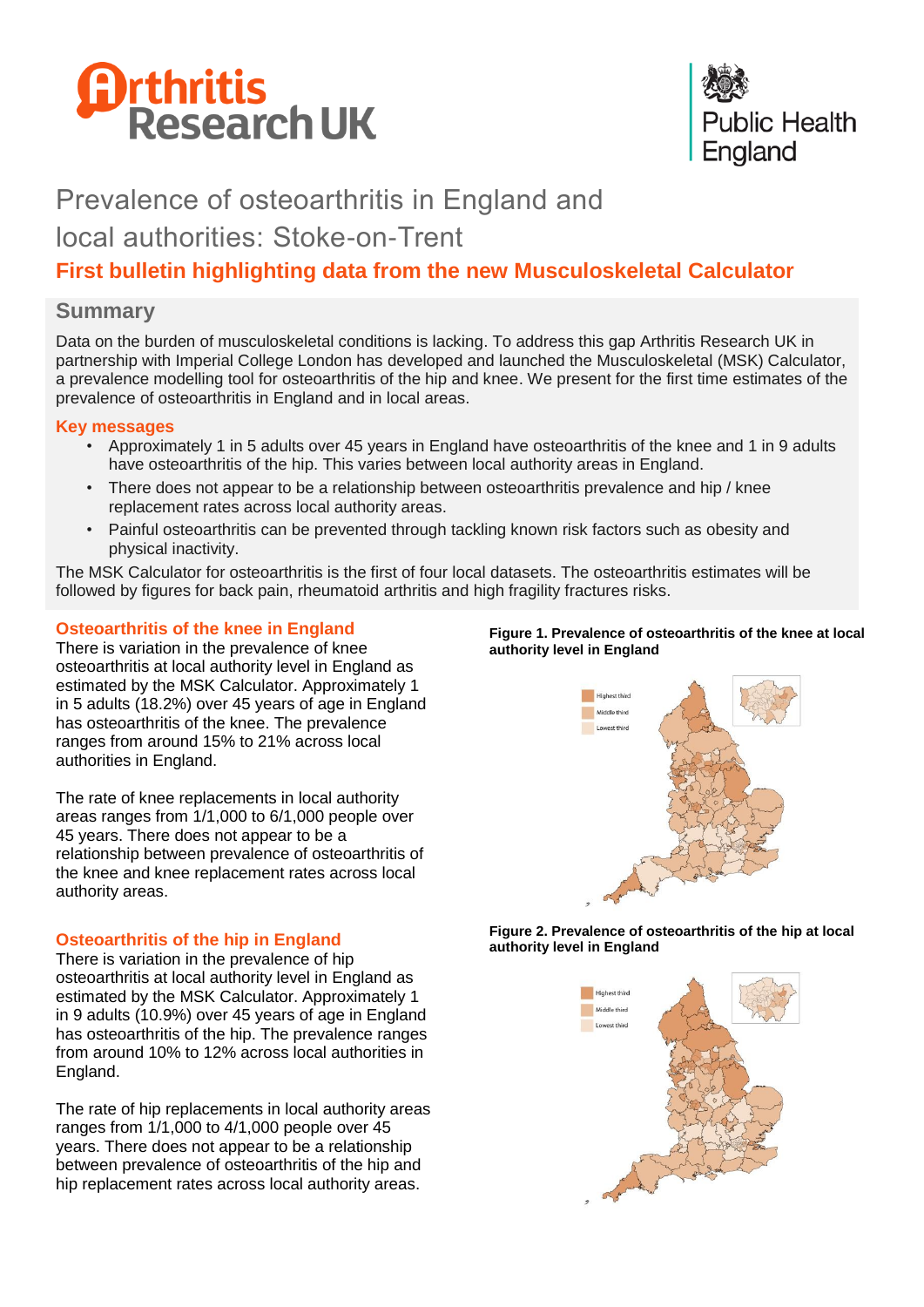#### **Area specific estimates for Stoke-on-Trent**

#### **Knee osteoarthritis**

The MSK Calculator estimates that a total of 19,953 people aged 45 or over in Stoke-on-Trent live with knee osteoarthritis. This means that of the total Stoke-on-Trent population aged 45 years or over, 19.7% are estimated to have knee osteoarthritis (overall prevalence). This is higher than the overall England prevalence of 18.2%.

In Stoke-on-Trent, of the total number of people with knee osteoarthritis, 8,816 are male (male prevalence 17.9%) and 11,137 are female (female prevalence 21.3%).

It is estimated that there are 7,421 people in Stokeon-Trent with severe knee osteoarthritis, which is 7.3% of the population aged 45 years or over.

#### **Figure 3. Osteoarthritis of the knee prevalence for local authorities in the West Midlands, compared to England**



In 2011-12 there were 272 knee replacements (3 per 1000 people over 45 years) for people living in Stoke-on-Trent at a cost of £1,794,700.

#### **Hip osteoarthritis**

The MSK Calculator estimates that a total of 11,647 people aged 45 or over in Stoke-on-Trent live with hip osteoarthritis. This means that of the total Stokeon-Trent population aged 45 years or over, 11.5% are estimated to have hip osteoarthritis (overall prevalence). This is similar to the overall England prevalence of 10.9%.

In Stoke-on-Trent, of the total number of people with hip osteoarthritis, 4,170 are male (male prevalence 8.5%) and 7,477 are female (female prevalence 14.3%).

It is estimated that there are 3,678 people in Stokeon-Trent with severe hip osteoarthritis, which is 3.6% of the population aged 45 years or over.

#### **Figure 4. Osteoarthritis of the hip prevalence for local authorities in the West Midlands, compared to England**



In 2011-12 there were 230 hip replacements (2 per 1000 people over 45 years) for people living in Stoke-on-Trent at a cost of £1,383,111.

#### **The Musculoskeletal Calculator is available at [www.arthritisresearchuk.org/mskcalculator](http://www.arthritisresearchuk.org/mskcalculator)**

#### **Risk factors for osteoarthritis in Stoke-on-Trent**

In the MSK Calculator, risk of osteoarthritis is related to age, gender, socioeconomic status, body mass index, physical activity level and smoking status. Stoke-on-Trent is among the most deprived local authority areas in England (deprivation decile 1). It has a significantly lower proportion of adults who are physically active compared to the England average and a significantly higher smoking prevalence. The proportion of adults in Stoke-on-Trent who are overweight or obese is similar to the England average. All local authority areas could benefit from further improvements to their risk factor profiles regardless of their position relative to the England average.

#### **Figure 5. Indicators showing how Stoke-on-Trent compares to England for risk factors relevant to osteoarthritis**

|                                                                        |                |                          |       |       | Benchmark Value       |                                    |              |             |
|------------------------------------------------------------------------|----------------|--------------------------|-------|-------|-----------------------|------------------------------------|--------------|-------------|
| Compared with benchmark: ● Better ● Similar ● Worse                    | O Not compared |                          |       |       | Worst/Lowest          | 75th Percentile<br>25th Percentile | Best/Highest |             |
| Indicator                                                              | <b>Period</b>  | <b>Stoke</b>             |       |       | <b>Region England</b> | <b>England</b>                     |              |             |
|                                                                        |                | Count                    | Value | Value | Value                 | Worst                              | Range        | <b>Best</b> |
| <b>Excess Weight in Adults</b>                                         | 2012           | 427                      | 66.5% | 65.7% |                       | 63.8% 74.4%                        |              | 45.9%       |
| Percentage of physically active and inactive<br>adults - active adults | 2013           | 216                      | 45.3% | 53.2% | 55.6%                 | $43.4\%$                           |              | 66.3%       |
| Percentage of active and inactive adults -<br>inactive adults          | 2013           | 204                      | 37.9% | 31.3% | 28.9%                 | 39.2%                              |              | 16.3%       |
| <b>Smoking Prevalence</b>                                              | 2012           | ٠                        | 28.0% | 18.9% | 19.5%                 | 29.8%                              | <b>O</b>     | 12.1%       |
| Smoking prevalence - routine & manual                                  | 2012           | $\overline{\phantom{a}}$ | 37.5% | 28.1% | 29.7%                 | 44.3%                              |              | 14.2%       |

Source: © Crown copyright 2014 Public Health Outcomes Framework accessed via http://www.phoutcomes.info/ 28<sup>th</sup> September 2014.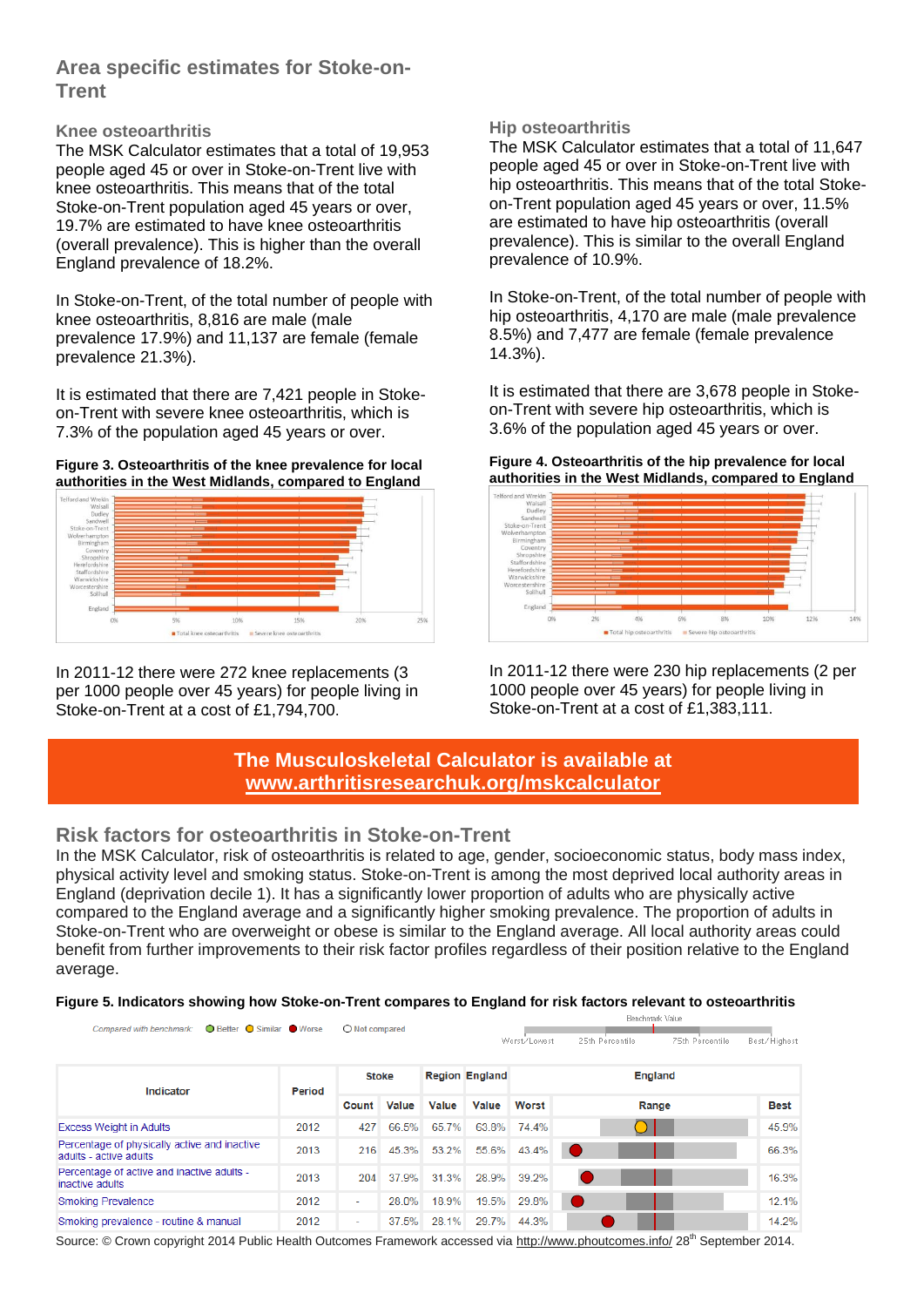#### **General information on osteoarthritis**

Osteoarthritis is the most common musculoskeletal condition in older people and poses a large burden to the health and social care system. Osteoarthritis can develop in any joint in the body, but when it affects the knee or hip mobility can be affected leading to disability.

Over 6.5 million people have sought treatment from their GP for osteoarthritis of the hip and knee<sup>i</sup>. Almost all (98%) of initial knee replacements are due to osteoarthritis<sup>ii</sup>.

There are a number of risk factors for the development of osteoarthritis including increasing age, female sex, genetic factors and previous joint injury. The largest modifiable risk factor is obesity. Given the projected increases in obesity, and the growth and ageing of the population the proportion of people affected by osteoarthritis is expected to rise<sup>1</sup>.

#### **Taking local action on osteoarthritis**

#### **Arthritis Research UK's** 'Musculoskeletal health: a public health approach'

[http://www.arthritisresearchuk.org/policy-and-public](http://www.arthritisresearchuk.org/policy-and-public-affairs/reports-and-resources/reports.aspx)[affairs/reports-and-resources/reports.aspx](http://www.arthritisresearchuk.org/policy-and-public-affairs/reports-and-resources/reports.aspx)

An ageing population, alongside rising levels of obesity and physical inactivity, is expected to increase the numbers of people living with painful musculoskeletal conditions. Like other long-term conditions, obesity and physical inactivity are major avoidable risk factors for developing musculoskeletal conditions. This report makes four recommendations for a public health approach to musculoskeletal conditions:

- When assessing local and national population health, musculoskeletal health must be included in the assessment.
- When designing, implementing and evaluating programmes targeting lifestyle factors such as obesity and physical inactivity, impact on musculoskeletal health should be explicitly included.
- When developing health promotion messages, the benefits of physical activity to people with musculoskeletal conditions should be emphasised.
- All this public health activity must be underpinned by high quality data about musculoskeletal health.

#### **National Institute for Health and Care Excellence (NICE)**

NICE make recommendations about the diagnosis, treatment and care of people with osteoarthritis. These recommendations include holistic assessment of people with osteoarthritis and core treatments which include activity and exercise, and weight loss if the person is overweight or obese.

- Clinical Guideline 177 'Osteoarthritis: Care and management in adults' (February 2014) [http://publications.nice.org.uk/osteoarthritis](http://publications.nice.org.uk/osteoarthritis-cg177)[cg177](http://publications.nice.org.uk/osteoarthritis-cg177)
- NICE Pathway 'Osteoarthritis' (February 2014) [http://pathways.nice.org.uk/pathways/osteoarthri](http://pathways.nice.org.uk/pathways/osteoarthritis) [tis](http://pathways.nice.org.uk/pathways/osteoarthritis)

#### **The Cochrane Library**  [www.thecochranelibrary.com](http://www.thecochranelibrary.com/)

The Cochrane Collaboration publish high quality systematic reviews to inform healthcare decision making covering a range of topics. Recent reviews relating to osteoarthritis include:

- Exercise for osteoarthritis of the hip (April 2014)
- Self-management education programmes for osteoarthritis (January 2014)